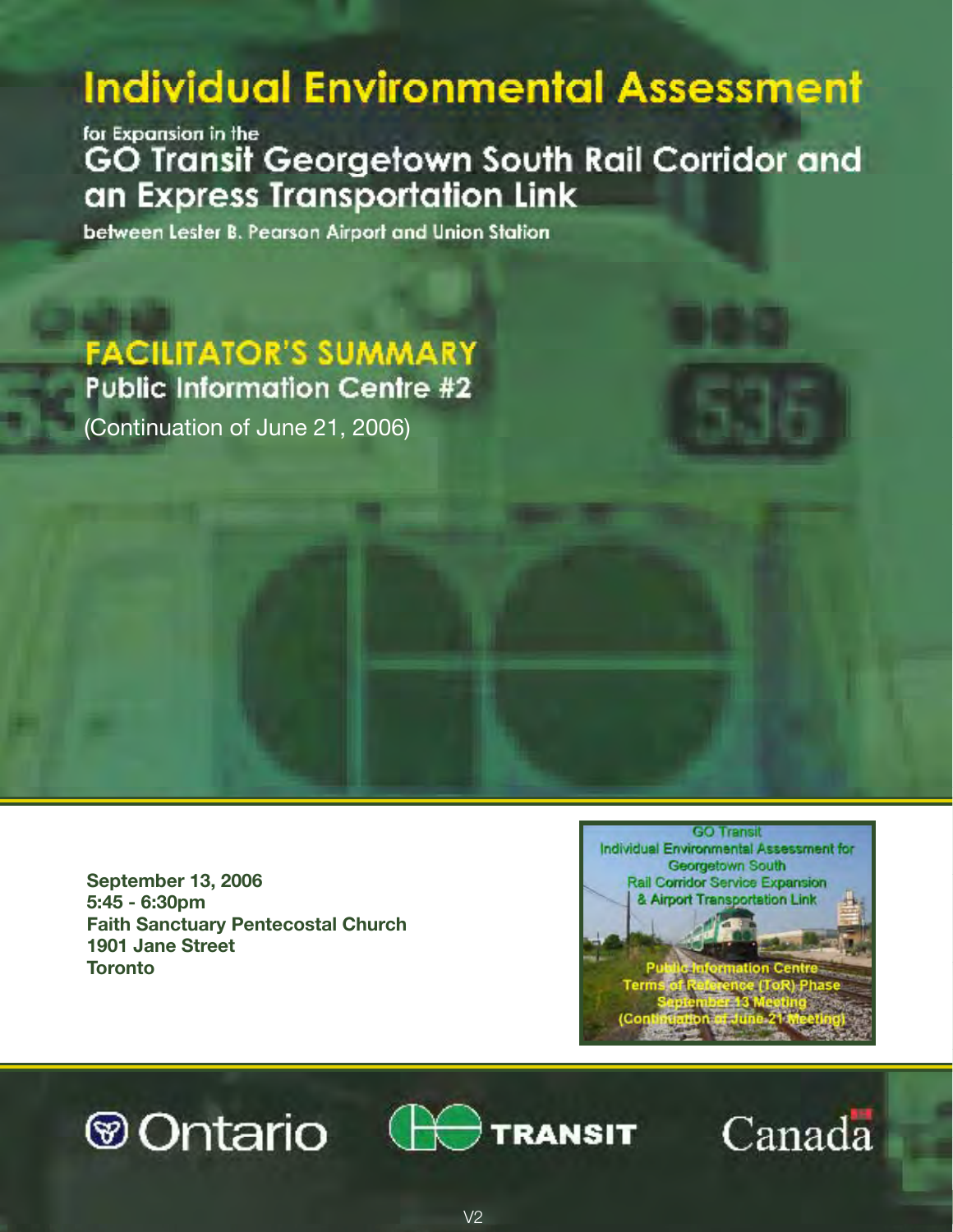

## Georgetown South Rail Corridor Service Expansion & Airport Transportation Link

EA Terms of Reference (ToR) Phase Public Information Centre September 13, 2006 Meeting (Continuation of June 21, 2006 Meeting)

#### AGENDA

| $5:45 - 6:30$ PM | Sign In                                                  |
|------------------|----------------------------------------------------------|
| $6:30 - 6:50$ PM | Display boards and GO/MRC staff available for discussion |
| $6:50 - 7:00$ PM | <b>Public Facilitator's Opening Remarks</b>              |
| 7:00 - 7:45PM    | McCormick Rankin Continuation of June 21 Presentation    |
| 7:45 - 9:30PM    | Audience questions/discussion                            |
| $9:30$ on        | GO/MRC available for individual discussions              |

#### PLEASE NOTE

THOL NOTE<br>If corrections are made to this summary, they will be noted with a  $\gg$  symbol noting them for clarity. •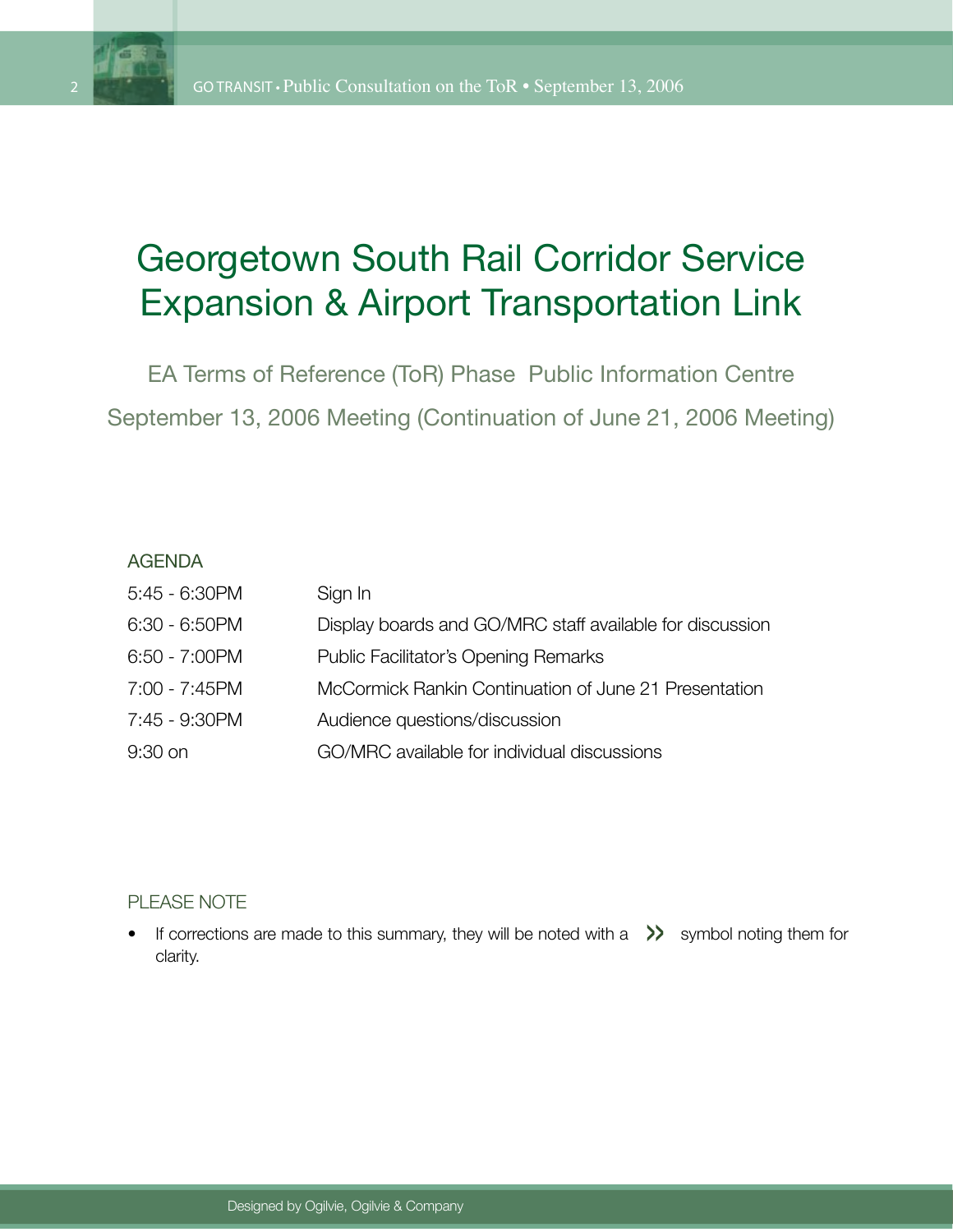

## Presentation by Glen Pothier, Dennis Callan and Mike Bricks



2

#### **Continuation of our June 21 Meeting** Previous meeting · Identified the proponents of the undertakings-. Reviewed the background to this Individual Environmental Assessment (IEA) Study · Explained the Individual EA process . Provided the purpose for the proposed undertakings · Discussed the planning alternatives to be considered This Evening • To discuss the evaluation process. . To discuss the proposed IEA consultation and get

additional comments on the Draft ToR document • To outline the next steps

3

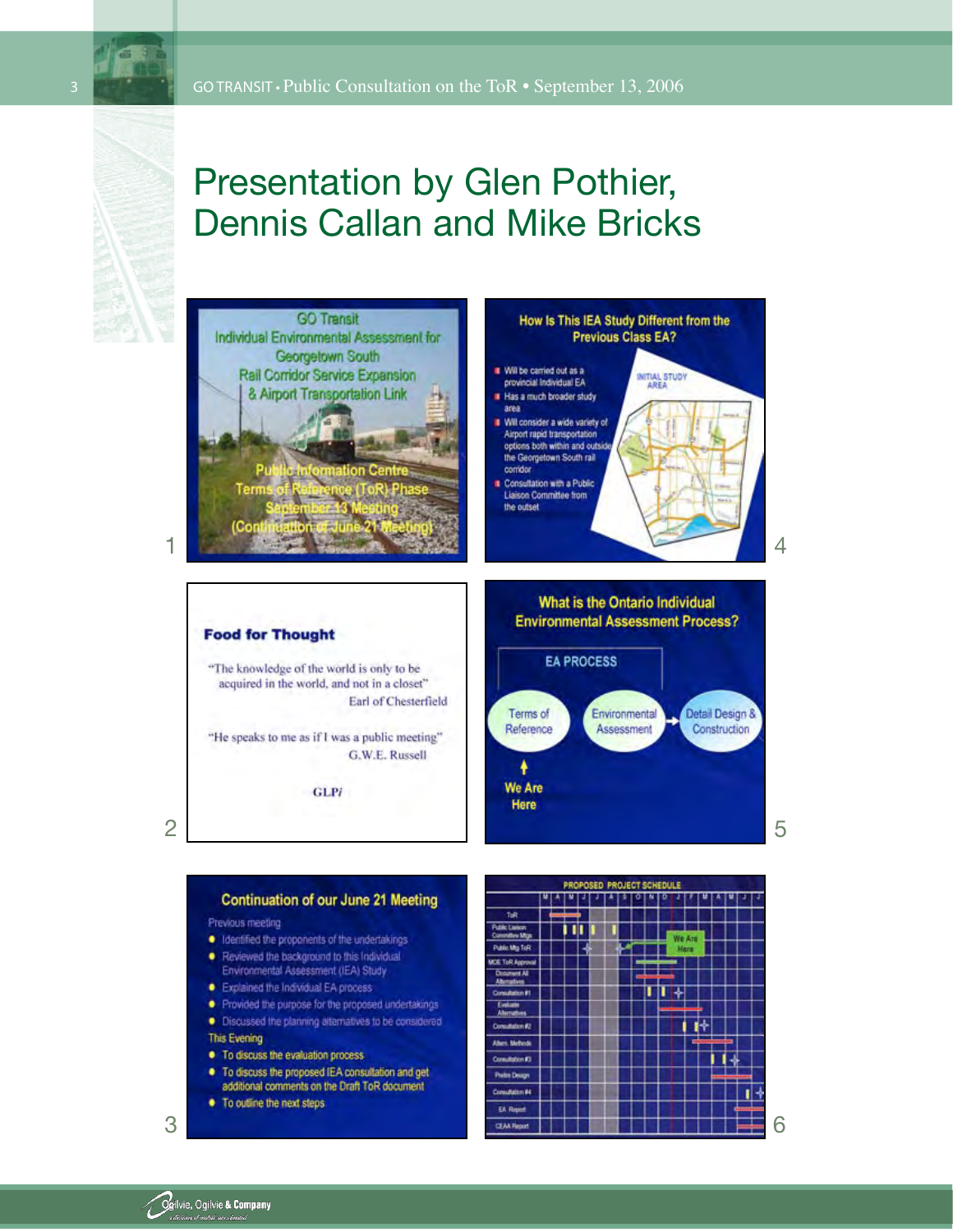

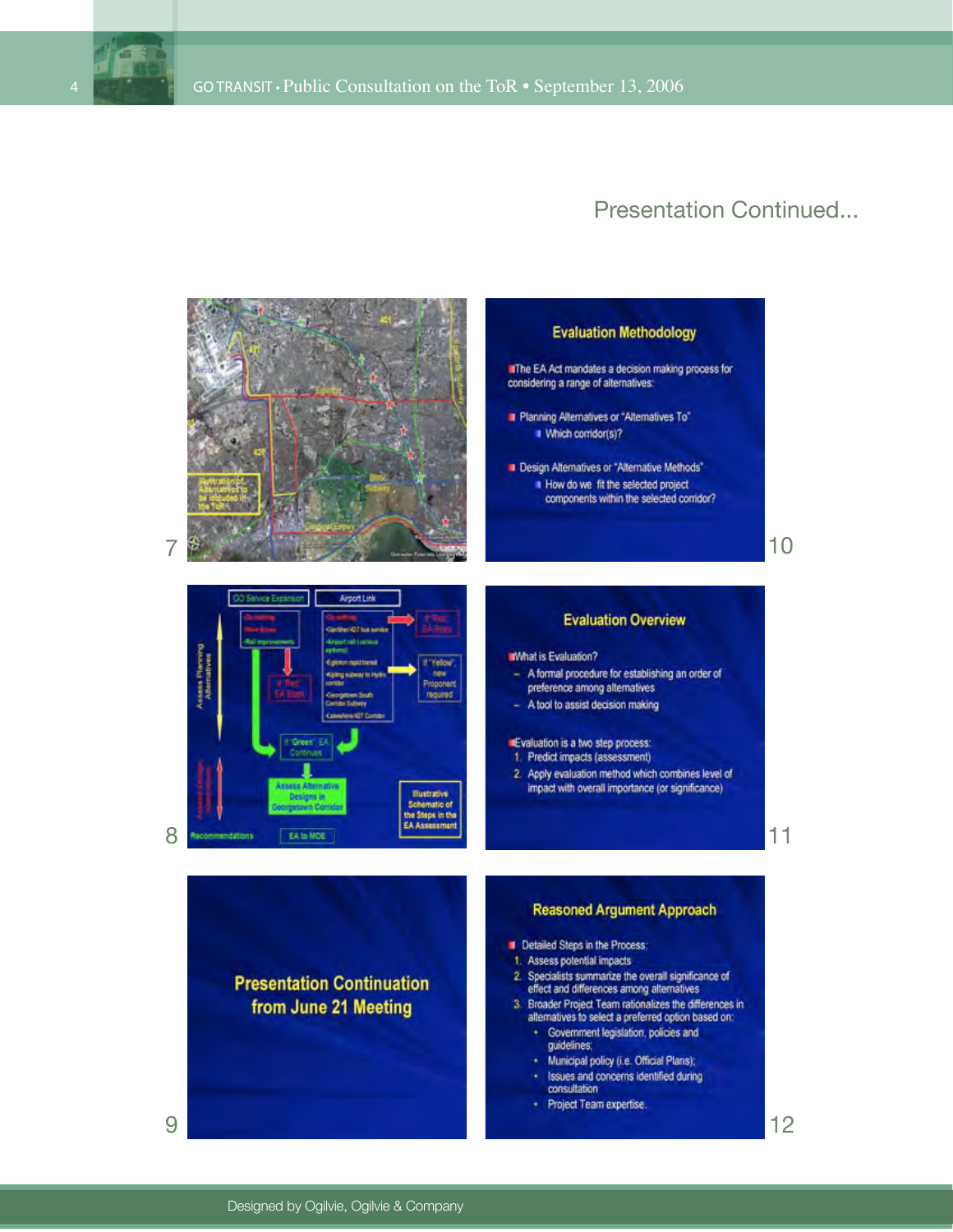

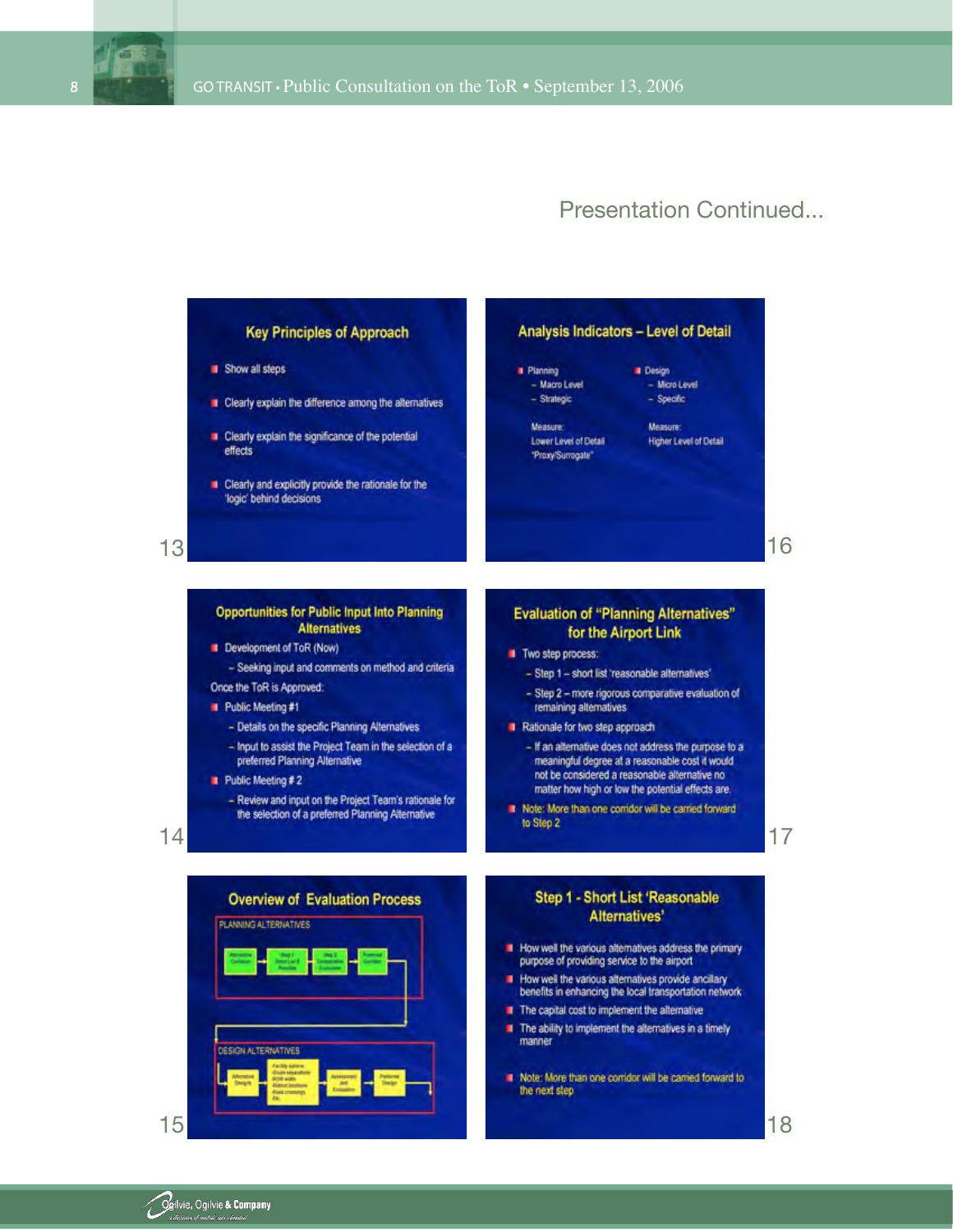

24



**Opportunities for Public Input** Once the ToR is Approved: Public Meeting #1 - Details on the specific Planning Alternatives - Input on possible refinements **Consultation Plan** - Summary of the assessment (impact assessment information)<br>- Input to assist the Project Team in the selection of a preferred<br>Planning Alternative - Summary of the assessment (impact assessment information)  $\blacksquare$  Public Meeting # 2 - Details on the evaluation of Planning Alternatives - Review and input on the Project Team's rationale for the<br>selection of the preferred Planning Alternative - Input on Design Alternatives to be considered

19

20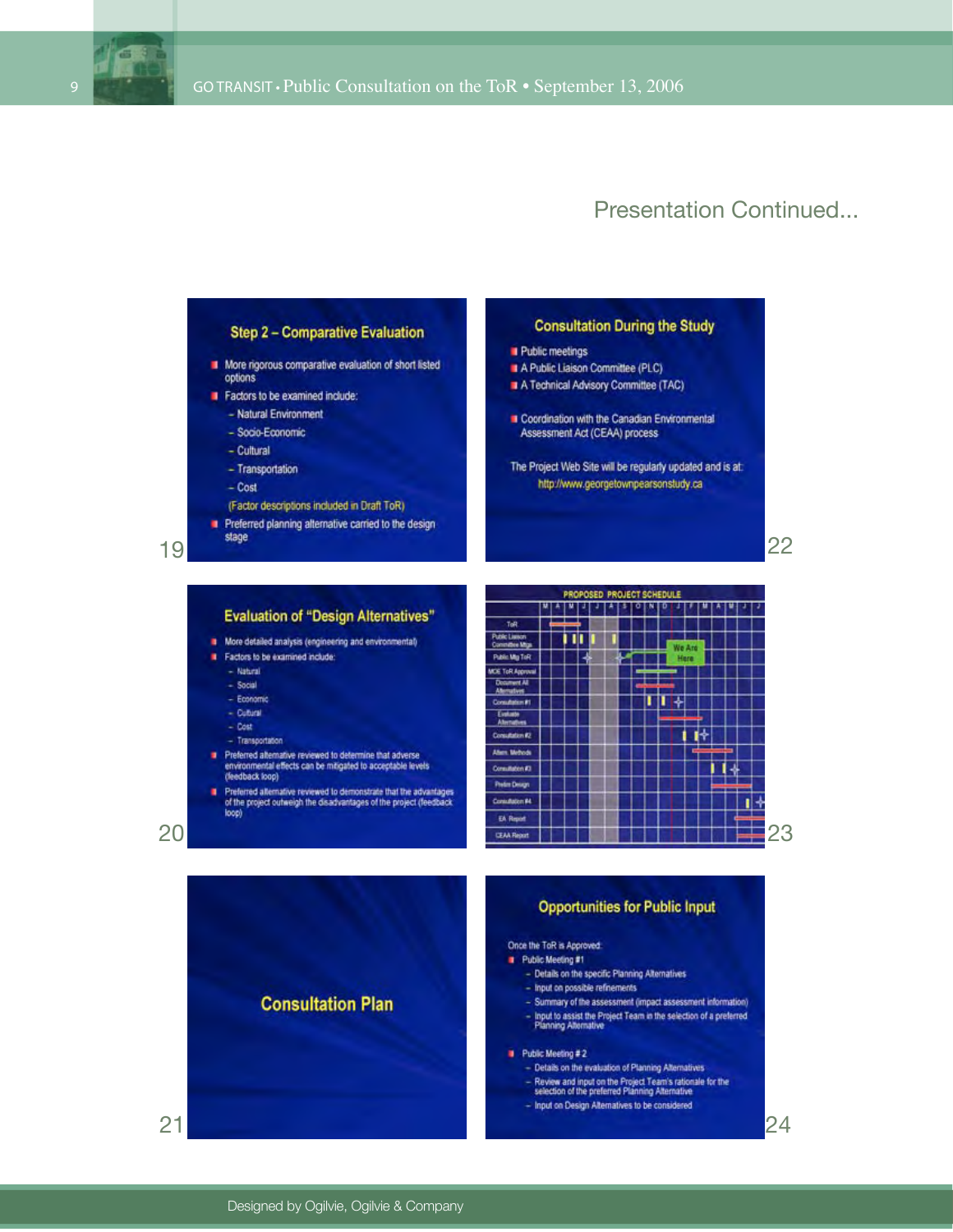



#### **Opportunities for Public Input (con't)**

#### Public Meeting #3

- Details on the evaluation of Design Alternatives
- Review of the Project Team's rationale for the selection of a<br>preferred Design Alternative
- Preferred Design Alternative and overview of proposed<br>miligation measures
- Input on possible refinements to the preferred Design<br>Alternative and proposed mitigation measures

#### $\blacksquare$  Public Meeting # 4

- Preliminary Design of the preferred alternative and proposed mitigation measures
- Note: If no significant modifications are suggested during the<br>consultation undertaken during the previous round, a formal<br>public meeting may not be held

#### **Next Steps**

- Additional comments received by September 22
- Project team to finalise Draft ToR
- Finalized ToR will include other public/agency comments
- Provide final copy on the web site and at local **libraries**
- Submit ToR to MOE for approval
- MOE provides 30 day comment period on ToR

**Questions/Discussion** 

Commence IEA technical analysis

28

29





25

#### The Draft ToR to be Finalized **I** Includes - Problem Statements - Purpose of the studies - Description of the study area - Range and types of alternatives to be considered - Stakeholder consultation to be undertaken - General work plan outlining the process to generate and evaluate alternatives

- Public consultation undertaken to prepare this ToR will be added
- Copies of draft ToR have been available at local libraries and on the project web site at

http://www.georgetownpearsonstudy.ca

27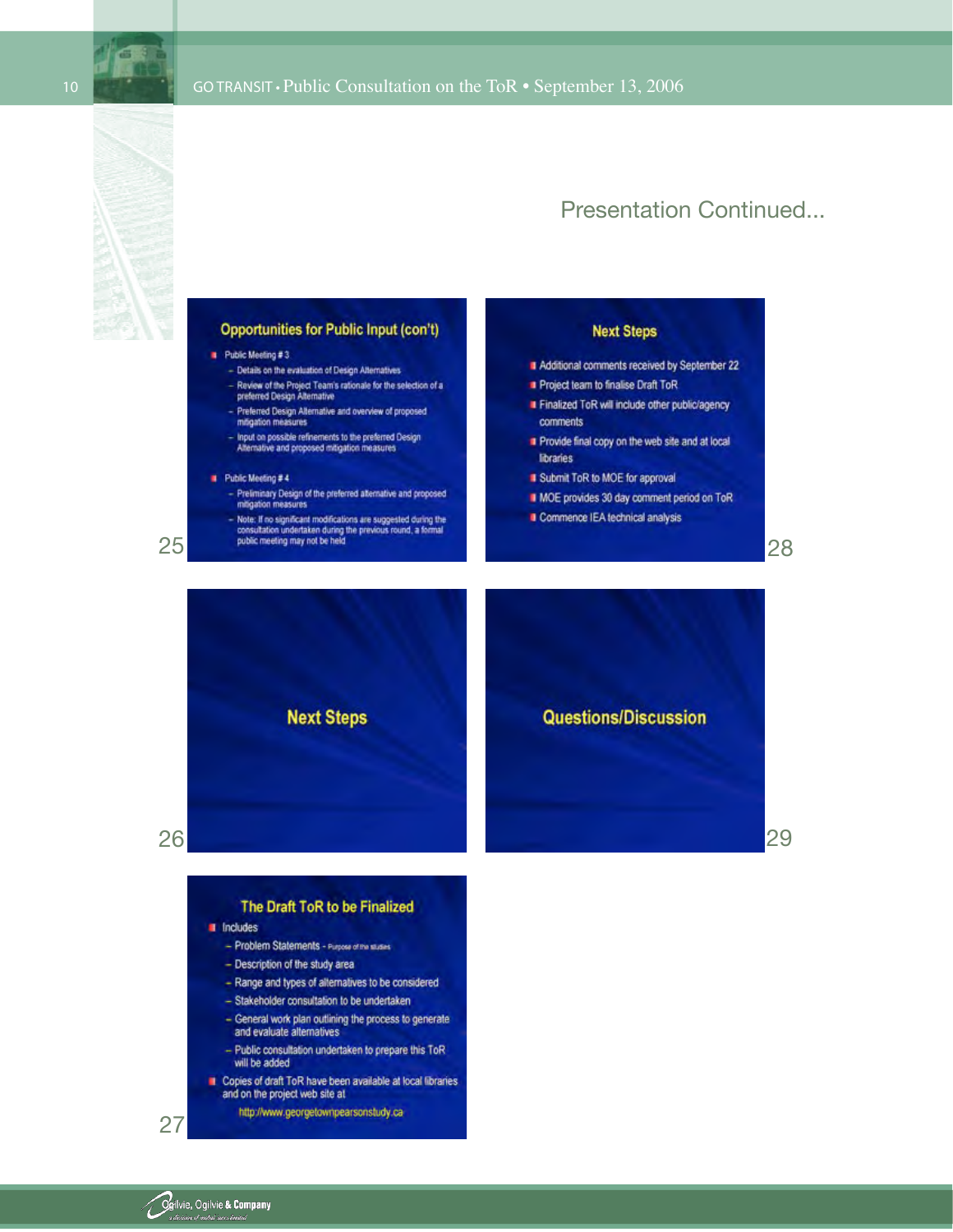

## Questions and Discussion

Facilitator: You have been very patient. It is now time to hear from you. If you would like to speak, please hand a card to Aliinthe front row. First name and initial is fine. As Alicollects the cards, for those of you who may not be comfortable speaking here, there are comment sheets. They are taken seriously, so please feel free to use that option.

We know these are serious issues and many people feel passionately about them. Please respect the different points of view and make your comments as quickly and concisely as possible. I will ask the project team to answer as quickly as possible as well. If you have reports or submissions, they are more than happy to look at them – please don't read, tonight is not the place for that..

Would it be acceptable to have a rough 2-minute limit on comments? Not hard and fast, but I'll give you a little signal…please draw to a close then. Lets let everyone have an opportunity to speak once, then if you want to speak again, we can do that.

Question - Two quick questions. You mentioned "at a reasonable cost" in S 5.22 of the ToR – is there an actual value to that?

Response – We can't set a dollar value on it. Say you are looking at 3 corridors and they are all comparable, it would be reasonable. If there are two corridors for \$300,000 and one is \$1B – that would not be reasonable.

Follow-Up Question – Do you know if all of the alternative corridors are reasonable right now?

Response – No – not yet.

Follow-Up Question – How can you determine a preferred alternative without knowing that?

Response – That would come at the end of step two. I was talking about a two-step process to get us through the Planning Alternatives Stage, then we look at the Design Alternatives.

Follow-Up Question – I would hate to have GO spend all of this money on something that doesn't apply – it is public money. If at step one you already know that alternative is not feasible, then cut it off.

Response – If at step one, all of the alternatives are not within GO's mandate that portion of the project would not move ahead.

Question: I wanted to say that Elizabeth Hill our school trustee is here. The Mayor has accepted our invitation to Weston. For a number of us in Weston, this is the first time we have seen a P3 unfold in front of us. As we understand it, the EA process with the ARL only has an operator if in the Georgetown corridor (SNC Lavalin). If it is another corridor – who is the proponent and who pays?

Response – If we decide to do nothing or the airport link is not chosen, we will not proceed with the air-rail link portion of the study. Only if the equivalent of Blue 22 is chosen would the air rail link be the operator. If it is another solution, it would likely go over to the TTC (not GO Transit).

Question: I was happy to hear that you will be considering alternatives. It is troubling that the web site is called the "georgetownstudy" – not the Eglington link or any other option. Community is not noted as a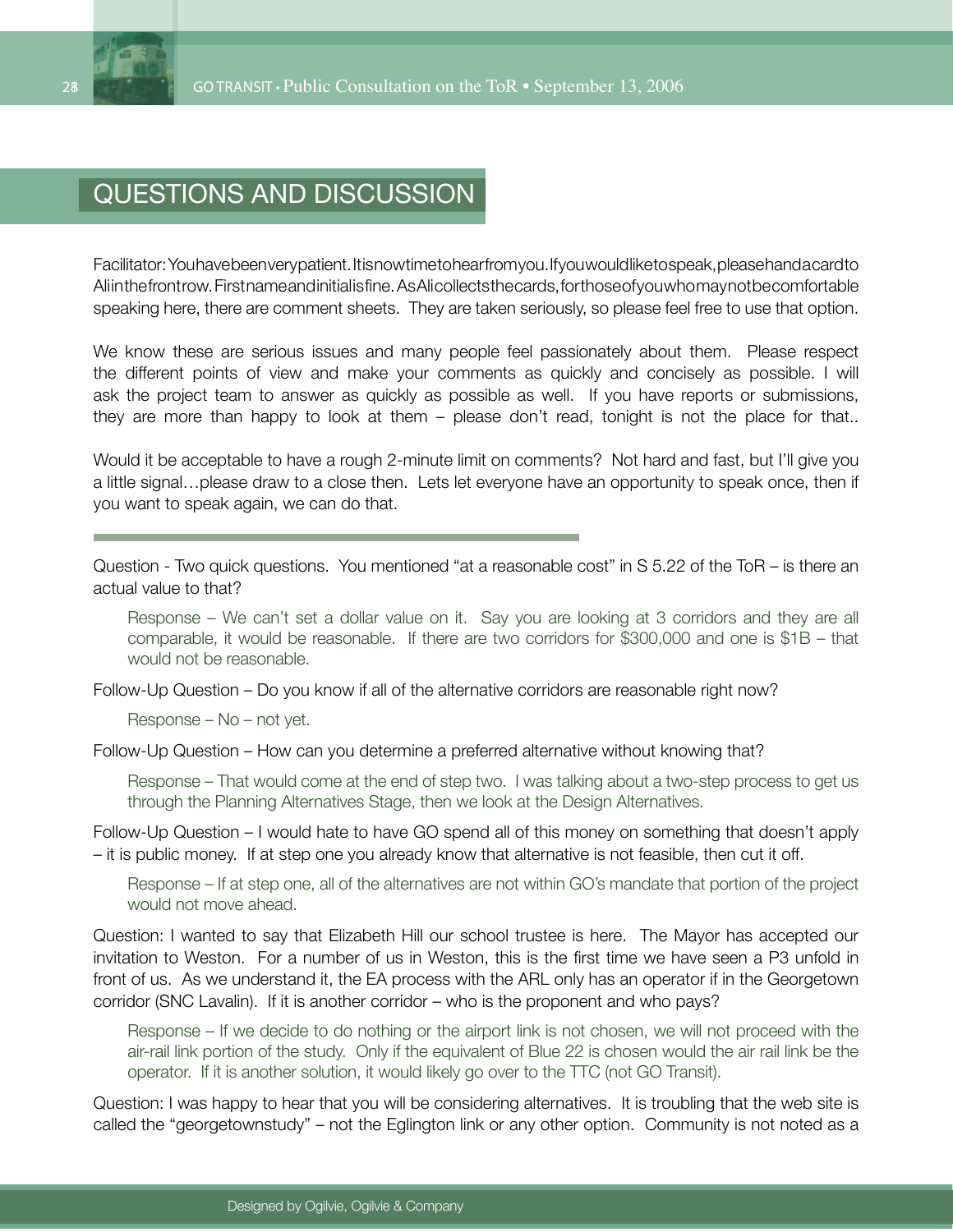

concern in the ToR. From day one, the communities in this corridor have been concerned with a private operation on that corridor. It does not seem genuine that our concerns are being heard since Blue 22 is still there. We would like to see what the community has said incorporated into the plan.

Response – I want to reiterate that we are starting new on this. We are not going with the work done previously. Community concerns are very much going to be a part of the study. There is more detailed wording in the ToR with respect to the community.

Response – This is a recurring comment. We are committed to taking more than one corridor past the first step and reasonable stage. I recognize your comment and it is something we have heard before.

Question: Were the ToRs and the Facilitator's Summary from June 21 only sent to the Weston Libraries or others?

Response – The ToR and Facilitator's Summary were placed in the Mount Dennis, Weston, Rexdale, Black Creek, andToronto reference library.

Follow-Up Question – It should be open to the larger Toronto community, not just Weston.

Response – I know they are in libraries in the area because of a concern raised by the public.

Follow-Up Question – If you wanted to get a ToR at the library, you had to pay for it.

Response – We put reference copies at the library – not copies to pick up.

Follow-Up Question – I can't see what benefit it would be to Weston or Toronto when the link is from the airport to the downtown core. I can only see negative impacts on the local economy. I work at a foodbank – many users are children and many of the volunteers are from the surrounding churches – what will happen? The phrase - "recognize value beyond cost"...was that referring to all neighborhoods or just certain ones?

Response – In response to local benefits – an option of an Eglinton rapid transit does have local benefits.

Question - I was wondering if the people on the stage are the whole project team?

Response – No, there are a number of people. Noise specialists, air, heritage, biologists, engineers etc.

Follow-Up Question – Will MRC be making the final decision then?

Response – Our project team will make a recommendation.

Follow-Up Question – Can you tell me what the socio-economic and cultural competencies are on the team? There is no doubt going to be impacts like Air quality and I am wondering what your competencies are to assess those impacts.

Response – Air quality is part of the social impact…

Follow-Up Question – What are your socio-economic experts' competencies?

Response – We can provide the list of specialists. MOE makes the final decisions – we make our final recommendation to them.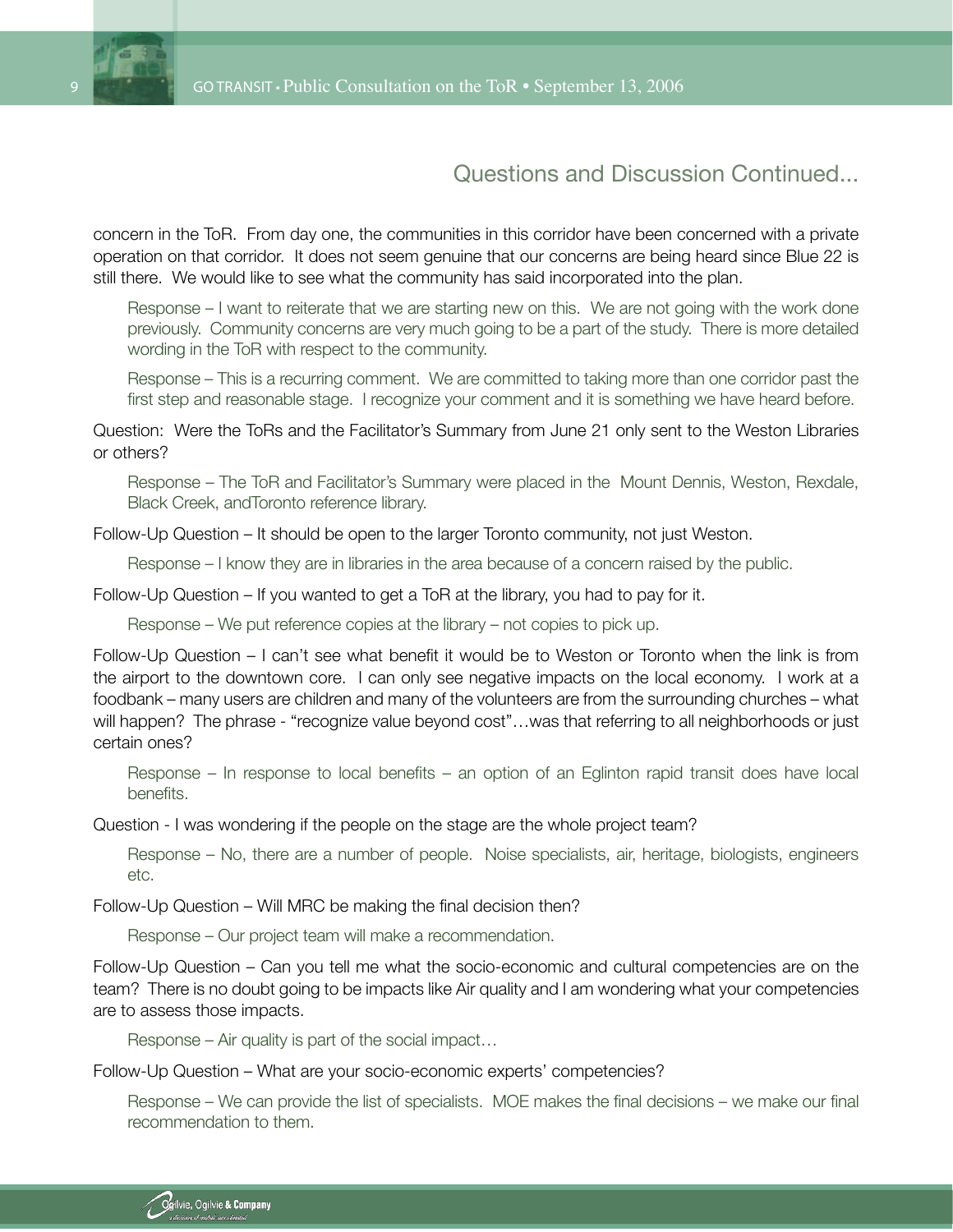Follow-Up Response After the Session - The list of specialists in addition to the normal "engineering specialists such as structural, geotechnical etc. include:

- Socio Economic, Noise/Vibration J. E. Coulter Associates •
- Air Quality RWDI (Guelph)
- Heritage Unterman McPhail Associates
- Archaeology Archaeology Services Inc.
- Natural Environment Ecoplans
- Contaminated Material Ecoplans

Question - It seems that this has been going on so long. One of my first comments is about health. There is a real rise known in the population in lung disease. Diesel trains will have a huge impact on our health and it is not noted in the ToR. I agree with Ms. \*\*\* that this study still seems to go through our back door. Does TTC know they might be at the table?

Response – The TTC is on our Technical Advisory Committee (TAC) and part of the study. I worked for TTC for 16 years and understand their issues. We will make sure all of the departments of the City will be kept apprised throughout the study.

Response – Health impacts in terms of air quality will be looked at. In terms of the name of the web site, it was a challenge we have on this projedct. Sometimes when you are not specific, you get accused of trying to hide something. The Bradford Bypass is another example. The name of the website was created a while back. If you look at the name of the study, it is not very specific. Through discussions, we have tried to get away from talking about the Georgetown corridor, but the idea of the web site was to create recognition. If you have other suggestions, we would welcome them.

Question - At the first meeting here, I presented a petition with over 1000 names on it that the air rail link be dropped. We feel that SNC Lavalin has perpetrated a fraud on this community. If you wait for Donald Trump to build his hotel in downtown, he can use the helicopter pad to move people and you wouldn't need the air rail link.

Response – If you handed in a petition, it was from the last study. The air rail link is only one of the options in this study.

Follow-Up Comment – It is the Air rail link that is causing the problems.

Question – Since the terms of reference will be used to guide the EA, why will property values not be a mitigating factor in deciding a corridor? If SNC does operate along the Georgetown Weston corridor, it will be doing so for a profit. Why should I as a private land owner lose property value while they make a profit? I believe, that property value mitigation must be a component of the Terms of Reference.

Response – There has been a fair bit of research on the impact of public transit on real estate values and there are positive and negative impacts. A lot of studies tell us that the negative property effects are from the nuisance impacts – noise, aesthetics etc. As part of the process, we will look at those impacts and how to mitigate those nuisance effects. At the end of the day, we will document if there has been impacts. I can't tell you want those impacts are yet, but we will be looking at them.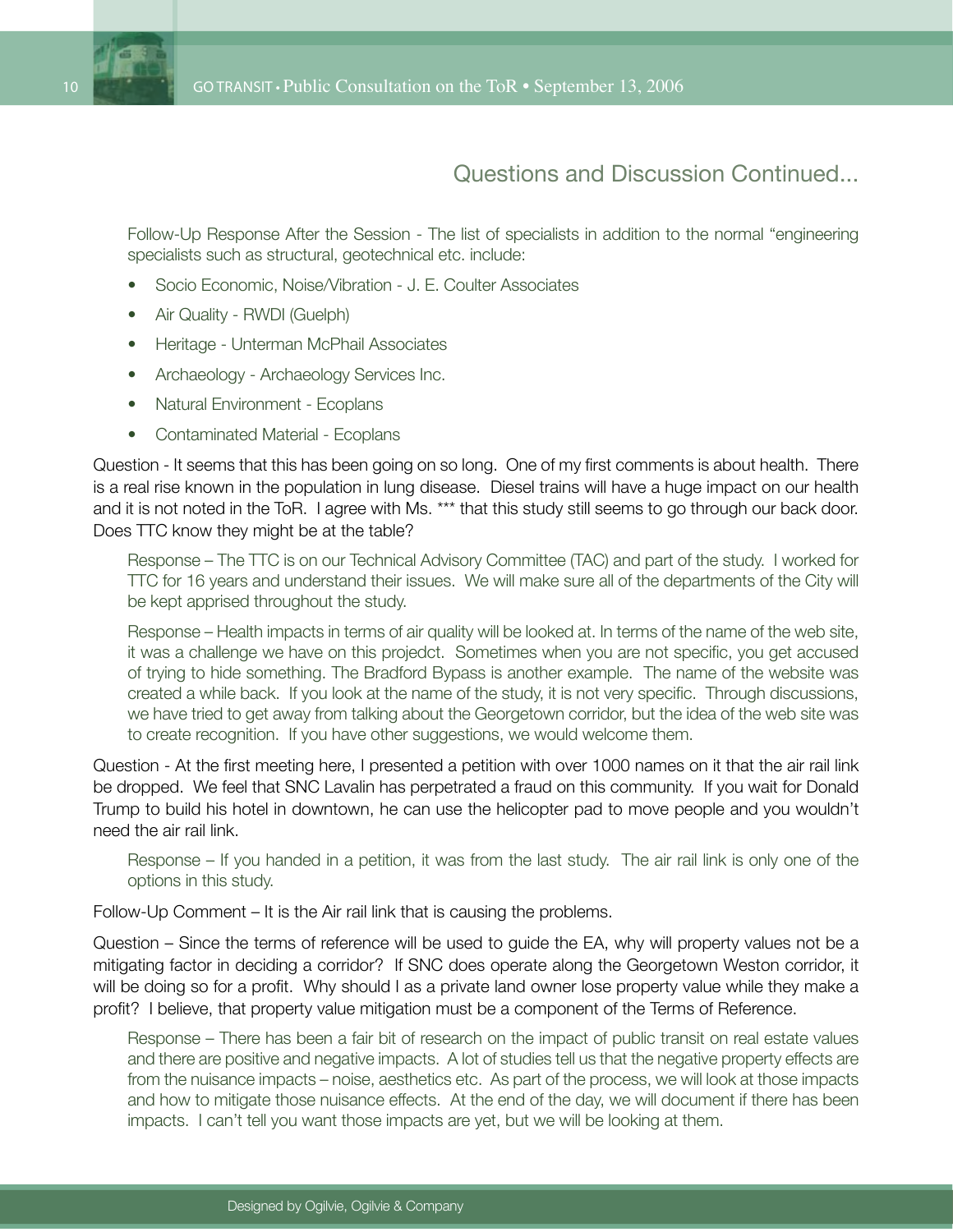

Question: The remarks in the presentation were of such a general nature, that they didn't add anything to anyone. To be helpful for future presentations, if under community or social, any member of the panel would use examples of other communities and impacts, that would help me and the audience. My question to the panel is simply, in future presentations do you undertake to cut to the chase and get to the floor as quickly as possible?

Response – We will try to improve our presentations in the future. Process issues are difficult and we are always looking for ways to better explain the process and the issues involved.

Question: I have three comments. The purpose of the study as defined in the ToR is to in part provide "seamless transportation" and a whole bunch of your options are not seamless. We are basically left with the air rail link unless we convince someone to build a subway. My concern is, what is reasonable cost given that we don't know what the budget is? How can you decide what is reasonable when the range of options are so enormous, that what is best may be reasonable to some, just not to you. The public has to pay for this. The third point is about mitigation. You have stated clearly to me that there is no provision for property value loss in the mitigation process of the EA. As I understand it, you look at fixing or mitigating impacts except for property values. As this is a private operator, should that private operator not be on the hook for property value mitigation? Blue 22 will not be used by everyone like a subway – only direct form the airport by business people.

Response – All of the options and suggestions are being considered. We will narrow it down to 2, 3 or 4 options. We will not rule out any option because it is not seamless. There is a do nothing option as well. We will seriously be looking at all of the options. I know there is a lot of reaction from the last study. The air rail link is the only option with a private sector component, the others are public and they will all be considered.

Response – In terms of impacts on individual properties – in terms of the EA, we look at mitigating effects. Until we understand what the effects are and how significant they are, we can't decide if they can be mitigated. As we move through the study we will address it.

Comment: It seems to me that this all began with the dram of how to link Pearson to downtown. This is not the solution. You gentleman through these public meetings have acquired a large amount of information. The industrial lands along the railways are covered with buildings – very few are left vacant. Any development of the rail way system and increase in traffic will be affecting a great number of homes and people affected by noise, odour and vibrations. Their life savings will be losing value. There are historic and traditional neighbourhoods along the rail corridor. You know there will be considerable and serious loss of built heritage. The nature of the beast is that the heritage features are along the rail corridor. 35 years ago, Mr. Davis stood up in the legislature and said we would not complete the Spadina Expressway based on environmental and cultural impacts. I challenge you to say that you know without further study that there will be serious ramifications of a railway expansion in this corridor. It must not be one of the options.

Response – I recognize that anytime we build something, there are impacts. We recognize that and we are looking at a range of alternatives and I would suggest someone along the hydro corridor would have similar comments. Through our process we will explore all of the issues.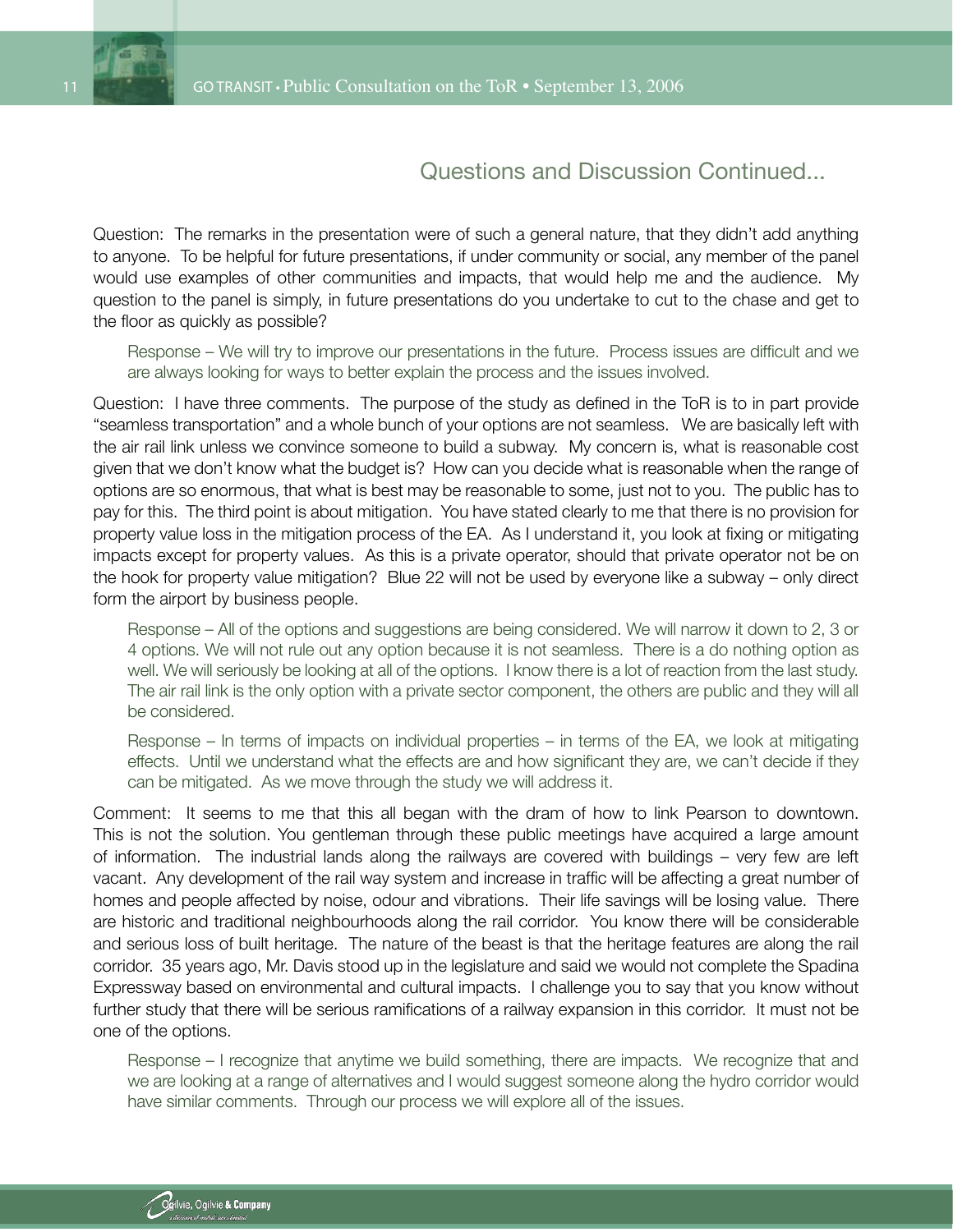

Question: I am trying to understand how decisions are being made. Who is the "we" making decisions?

Response – GO Transit has hired MRC which is a transportation/engineering firm.

Follow-Up Question – What proportion is public or private? Are you making decisions?

Response – We are a private corporation. We will provide the public with all of the information and make a recommendation to the Minister of the Environment. If we have made a logical case and people are generally on-side, it will get approved. We don't make any decisions.

Follow-Up Question – What percentage of criteria are you making your decisions on? Money, community concerns?

Response – Until we do the assessment and understand the effects and impacts – something may be very important but not affected.

Follow-Up Question – In terms of public well being, what proportion would influence your decision?

Response – The OEAA requires us to look at the impacts and I can't really answer that until I see what the impacts are.

Follow-Up Question – Where is the public interest? I think people are wondering where they fit.

Response – Public concerns are very important. There will be a long list of factors that are considered. Cost for example…if 6 routes have the same cost then it is not a factor, but if one damages heritage, then it becomes relatively more important. It is very hard to determine what criteria is the most important.

Follow-Up Question – I think the community has gone to a lot of work and we are wondering what you are going to do with the public input?

Response – We are in the ToR phase – we are not yet doing the study. I had a map up there with a number of routes on it. When we come back at the next meeting after the ToR is approved, we will have a lot more information on each of the alternatives. Community impacts will be evaluated for each option.

Follow-Up Question – I wanted to put community interest on the top of the list for a guiding principal for the ToR.

Question - I am the Minister of Economic Development for the Province of "Ontario. Following the point that was made With respect to my letter to the Minister of Transportation that requested this IEA…it was supposed to bring improvements. When you look at what is necessary for an urban centre to function efficiently, your ToR is too narrow With respect to how this community and the city will benefit from the infrastructure to be built. For example, the Weston Coalition put forward an option with stops along the way. The benefit of that is that it can be used by people as a rapid transit system. When I asked for this IEA, it was with a view to how to improve what we have already. You have to take the economic and social impacts into consideration. If the system met the needs of everyone in the system, there would be beneficial economic and social impacts as opposed to just people to the airport.

Response – There is the Blue 22 option and the option with red dots is more representative of the example you gave. We are going to look at other options within the community. We will be looking at an option with more stops throughout the corridor for ancillary benefits.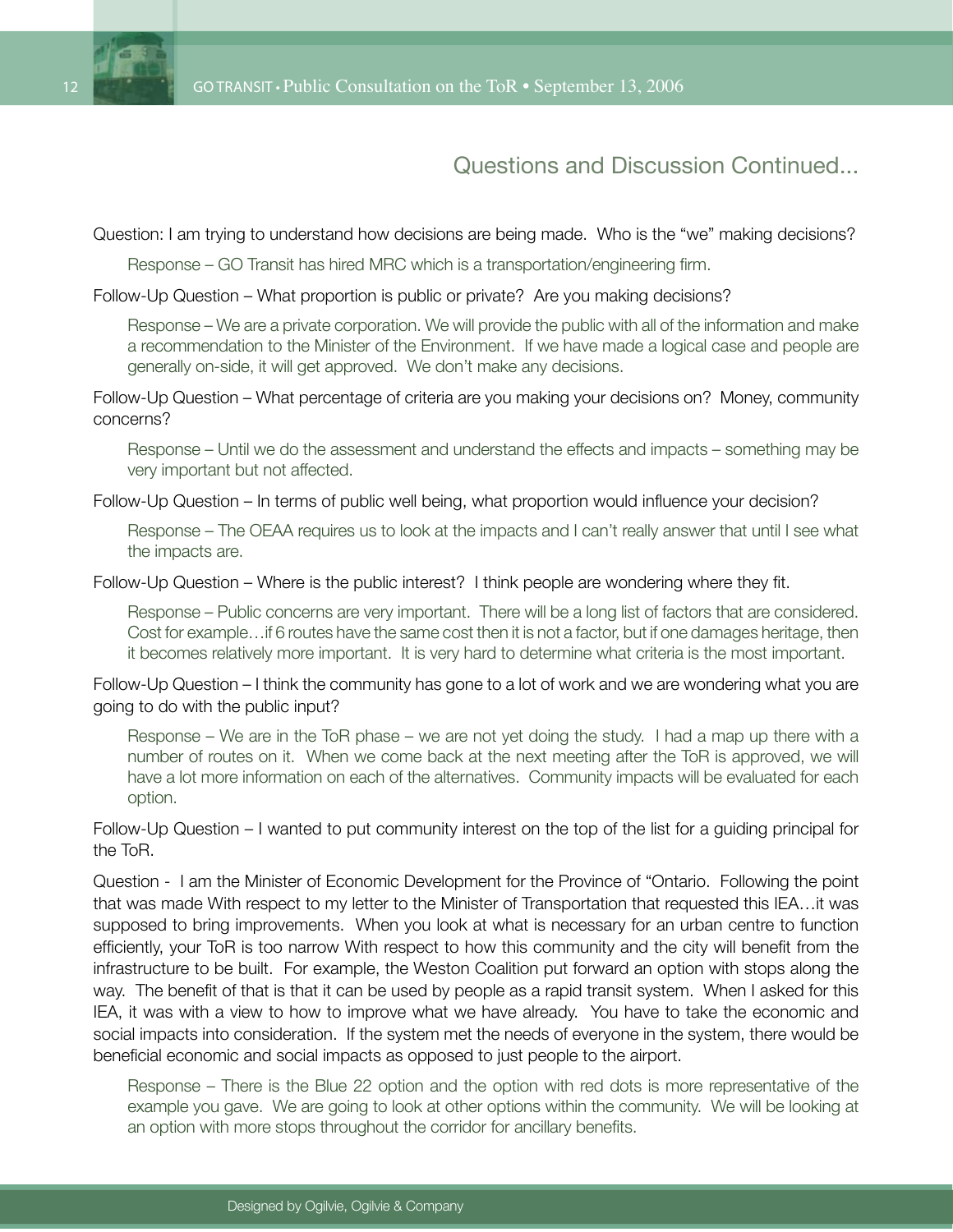

Question - I have something I would like to add to the ToR. St John and HJ Alexander are public schools in the corridor. I think special reference should be made for what will bre studied for both options in terms of noise and vibration during and post construction on the learning abilities of the children. I insist that this be included in the ToR rather than in the EA.

Response – In terms of the construction impacts, we will be looking at them in terms of the different planning alternatives. I think we have noted this, but I will see what I can do about being more specific.

Question - My problem is the houses along the route. My house has been for sale for months. I can't sell because people are concerned about the Blue 22 noise. I don't know what to do now. If I drop the price…in another location, my house would be worth much more. My question is, if Blue 22 is implemented next to my house, what am I going to do in terms of selling my house?

Response – I can't really give you a good answer because we don't know if there is going to be a Blue 22. It will be another year or so before we get to the stage that we could answer than question.

Question - Do any of you live in this community?

Response – I don't think any of the study team here does.

Follow-Up Question – Do you really care about this community or anyone in it?

Response – We are getting to know a number of you through the study. By the time we finish, we will understand your concerns.

Follow-Up Question – The reality is that the noise pollution does not benefit anyone. Trains going by every 8 minutes 14 hours a day is a lot of traffic. I don't see train traffic being considered. The cost – with that kind of money in a community like this – you keep referring to our community as a corridor – it is a community, not just little roads… If you really cared about the community, you would care about public transit, community centres etc. There are a lot of people that use the subway – why are there no double buses now? Double buses would be better than these trains. It is not that hard to get to the airport from anywhere in Toronto. You don't care about the community – that is what you are showing us. You don't need to do environmental tests – the community has already come out and spoken. Listen to what we are saying and do the right thing for us, not for you.

Question - In fairness to politicians, they have to have ideas to serve communities. We have seen subways become political pawns….My question is – is there a political agenda behind this project and is there a secret agenda?

Response – We are the technical people carrying out the study – if there is a political agenda, I am not aware of it.

Question - What you are hearing are legitimate concerns. I know you can't change the process, but I suggest that your list of factors be expanded to be very precise. What percentage of the decision is natural compared to cost? This community will not accept what we have heard. We the public aren't in your meetings, you are going to have to do a good transparent job of documenting how you make your decisions.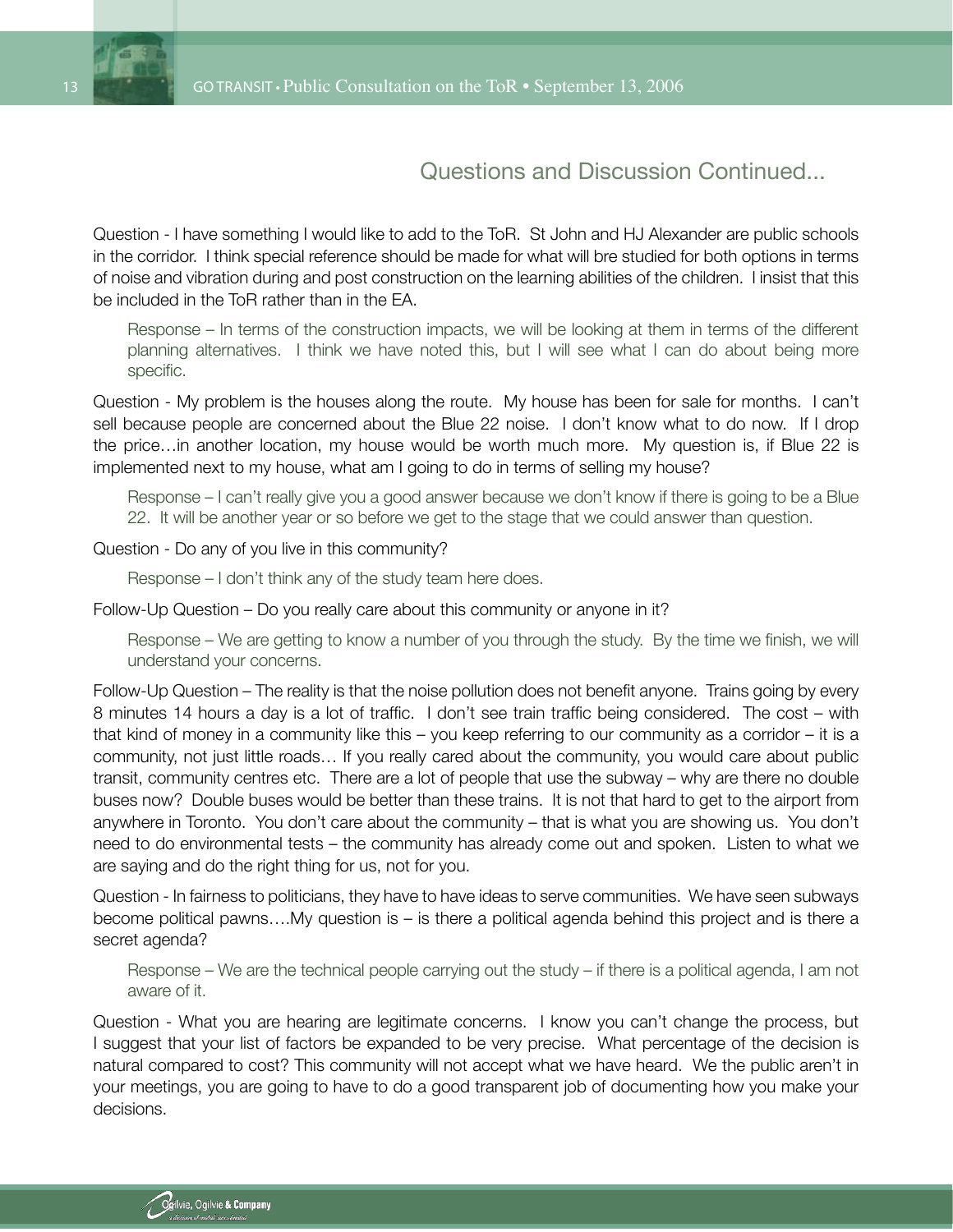

Response – You are right, if the process is not transparent, it will not pass. Just to remind you, we are not in the study as of yet. In addition to these meetings, we will be meeting with ratepayers and homeowners as we get further in to the process. I can't give you a percentage of the factors.

Question - I am from Mount Dennis. I want to thank you all (members of the audience) for all of the work that you have done. My little section of the world is not as able to mobilize as you are. Transportation can make or break a community – remember the subway that was supposed to go through Eglinton – many people bought properties that are sitting there rotting. Mount Dennis is listed as one of the top 30 communities at risk in Toronto. I think the TTC and amalgamation has done a lot of damage to us. INSERT VERBAL NOTES FROM TELEPHONE FOLLOW-UP WITH SPEAKER

There are going to be financial implications – get rid of the cost factors, it will strengthen the ToR tremendously. If you look at cost and timing, we are getting pushed down a road we don't want. People want public transportation that meets the needs of the community. Lets make the decisions together.

Response – I appreciate your comments and concerns. In looking at the options, the benefits to the community will be evaluated.

Question - I would like to note that costs are measurable but it is very difficult to measure the social, cultural etc. costs. You have to understand the values being used. Before the PLC, there was some meetings of another committee. I was on the committee, then uninvited because school boards were to be on the TAC. I think the representative is a technical person. I think the political and overall needs of children and schools need to be taken into account. Safety is not a design standard listed. I have a concern with that being left out and the whole brushing aside of the issue of schools. If people are not thinking about children, then I really wonder what they are thinking about.

Response – The PLC is made up of ratepayers, residents, boards of trade etc. The school boards are on the TAC and heavily consulted outside of that. You can attend the meetings, but it is not a political committee.

Follow-Up Question – I have not been informed of the committee meetings.

Response – I will make sure you get informed in future.

Question - When you mention the Minister of the Environment, is that for Ontario or Canada?

Response – Ontario.

Follow-Up Question – That means that this could be an interesting election issue if it is on time. I hold in my hand a letter in my hand from Dennis Callan "the continuation of the June 21 meeting will be held on Thursday September 13…" I know a large number of people who took the day instead of the date – there likely would have been many more people here. Peak Oil has 10,000 hits on the web and can totally change our transportation system. In the last week, six passenger planes are being built and it is believed that that will become the business transportation method of the future. That would pretty much ruin any change of Blue 22. I would like to suggest that you look at these various things and that you look at a master mass transit plan for metro Toronto. Right now you are looking at one railway/ditch – look in a circle.

Question - Who makes up the limits for smoke, noise, traffic etc.?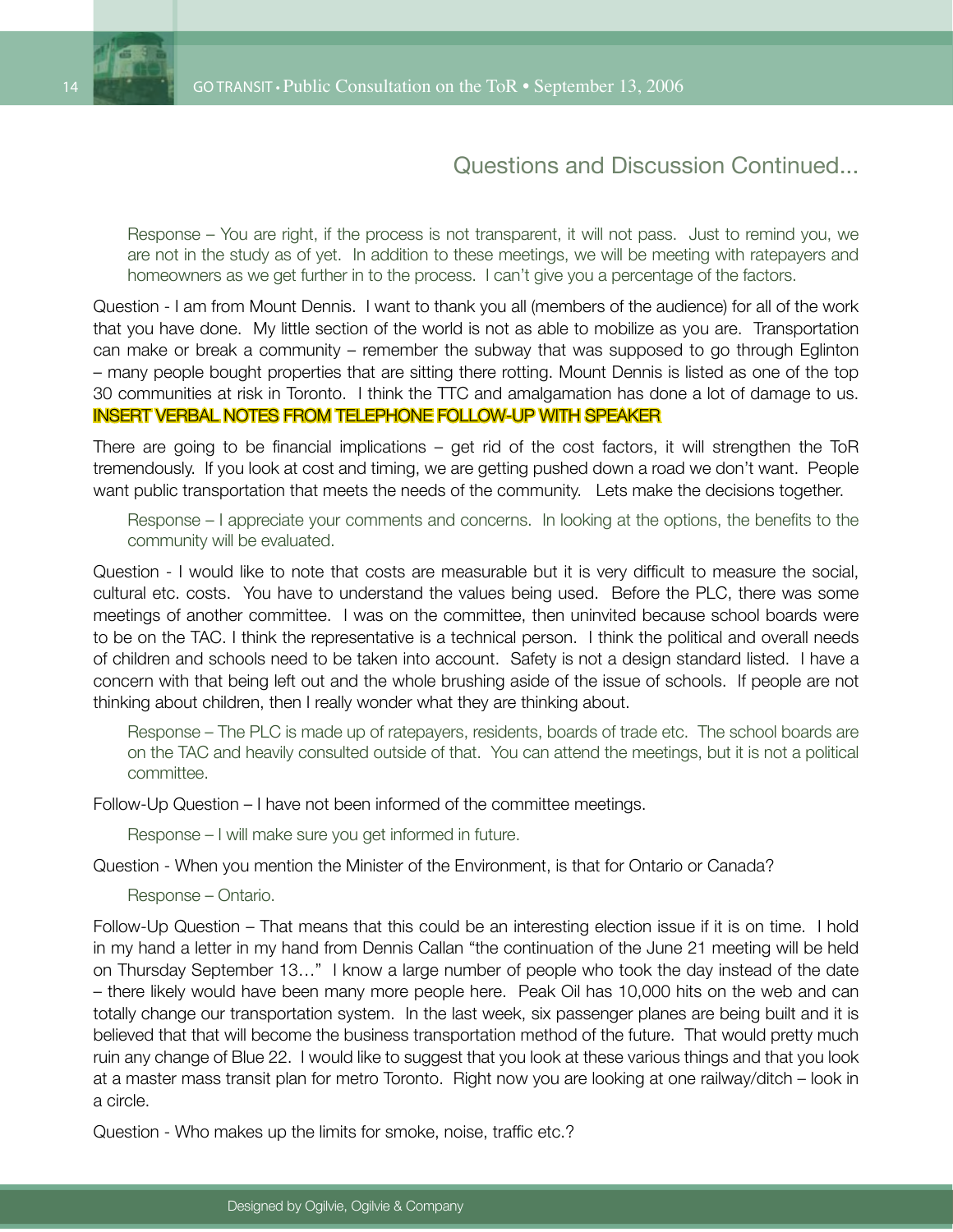



Response – For noise, the MOE has guidelines, standards and protocols. For air quality there are MOE and federal guidelines.

Follow-Up Question – Are they relevant to what you are doing? For example, if you chose one option, are the limits different from another option?

Response – The limit would be the same, the potential effect would be different depending on things like emissions and receivers.

Follow-Up Question – Considering a fair bit of GO's money comes from tax payers – why are they even thinking of a link to serve a small group of people when they could use that money to serve a large number of people?

Response – That gets back to the options being looked at. The air rail link is only one option.

Question - Property Values – I live on John Street. Particularly with the ARL – what is the point of no return? Is it when you send your document to the MOE? When you do submit the document, can you add the catchphrase of "By the way, people don't want it".

Question - Once again \*\*\* has put her pearls of wisdom before you and I hope you can engage what she says. My comments build on others…can you put up the "Evaluation of Planning Alternatives to the Airport Link" slide? Many people have commented on the rationale for the two step approach. If an alternative does not address the purpose [next slide]. If you look at your first bullet – the primary purpose is transportation to the airport, the second point is for ancillary benefits… You have created a hierarchy in your ToR that demands a solution that is not part of the local transportation network. Built right in to your ToR – you have built in assumptions that makes the primary purpose the airport and it is a fatal flaw. I encourage you to continue that so we can deal with it in a venue that will address fatal flaws.

Question - What officials will you be meeting with and why are they not here to back you up and give you input? Why is the community saying no, no, no, but as soon as the election is finished politicians will let it go. You guys said we will study noise…you said the same thing about the airport. The trains will go at 3am too.

Response – I can't take the blame for the airport stuff. We have just started this study and we will do our darndest to work with you on these issues.

Question - Is it possible for the Gardiner / 427 corridor to be examined in the context of this project? The World Fair bid – is it impacting this study? Will you consider a design charrette to look into this with residents? There are many options that could occur.

Response – From the long list of corridors, we will select one and then we will look at technologies.

Follow-Up Question – I have never heard the PRT mentioned.

Response – I spent 16 years with the TTC and I am well aware of the technologies.

Follow-Up Question – One of the original designers of GO transit is working on PRT systems - why can't you look into some technologies like these?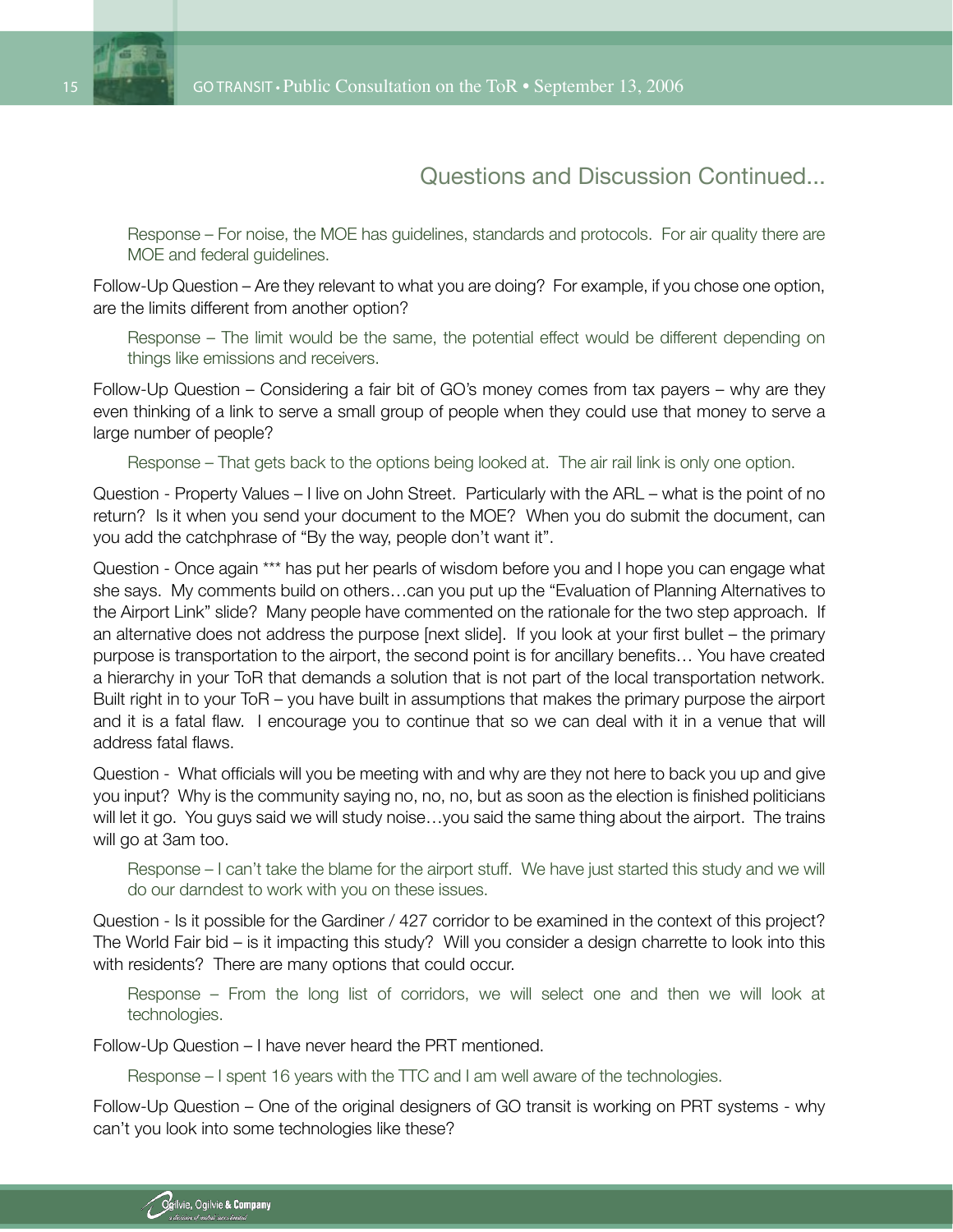

#### Response – Thank you for the suggestions.

Question - I live on Church Street in Weston and I am opposed to the Blue 22. I am somewhat reassured that other options are being considered, but I am concerned there is the possibility of an agreement between the federal government and the parties that put the Blue 22 proposal together. I want to know how much it will cost to get out of any agreements with SNC Lavalin or other parties. I am worried this will prejudice the options. Are there any agreements that will cost the public money to get out of?

Response – I can't tell you the specifics of any agreements because I don't know them. We are looking at the other options and that aspect does not enter into our evaluation.

Question - I live in the Community at Weston Road and Church. I have a pace-maker and defibulator – to get to the hospital, it will take me 8 minutes by bus. If you come to the community with a seam that I cannot cross in order to get to the hospital and I have to take 3 buses instead of one - what benefit would that be for me? What benefit would that be to me in this community?

Response – One of the options on the table grade separates Church and King. Your trip up Church Street would be much less of a hassle. Fire and Ambulance are inhibited right now. If Church was grade separated, then tracks would be below ground.

Question - I live on Rosemount. Who is married? Who has kids? I have a request, when you are doing your research, consider or imagine that you are talking about a train through your yard every seven minutes. Vibrating, diesel spewing with your kids in the back yard. Now explain to your spouse how this is going to benefit your family. That is what we are all concerned about – it is hazardous to our health, homes and families.

Response – A lot of your reactions are in response to a specific proposal – until we get to that stage we can only note your concerns.

Question - Thank you for being here. I think that this is a meeting to receive input on the draft ToR. If I was to sum up most of the comments – it is dealing with the concern that the ToR is too weighted to the southern options to the airport. The fear is that instead of the ToR being broadened to reflect wider concerns and options, this is a very narrow project that may not satisfy the broader transportation needs of the community. Given the origin destination functions that have changed so dramatically and that the price is too high and the demand is not there. Should we not be looking at the whole system? Is GO not worried that they are losing the flexibility in the system that would make it seamless? Do you not think the ToR is too narrow and in doing so, you are simply inputting this small line and giving it too much weight compared to the rest of the GTA? Should GO not be concerned that this will preempt opportunities to serve a larger community in the future?

Response – The Toronto airport is the busiest airport in Canada. Our current connection is by car. This study is to look at the busiest airport and the best downtown in the country. Union Station is the hub of our downtown. That is the focus of the airport link portion. There are several alternatives on the table – whichever one best serves that purpose will be chosen. GO's thrust is to bring full GO service to north Brampton, to bring people, jobs and tax dollars to downtown Toronto. GO transit brings 160,000 people a day to downtown Toronto. We are cognizant of the fact – we don't want to share the corridor with someone that will limit our ability to serve customers in the future.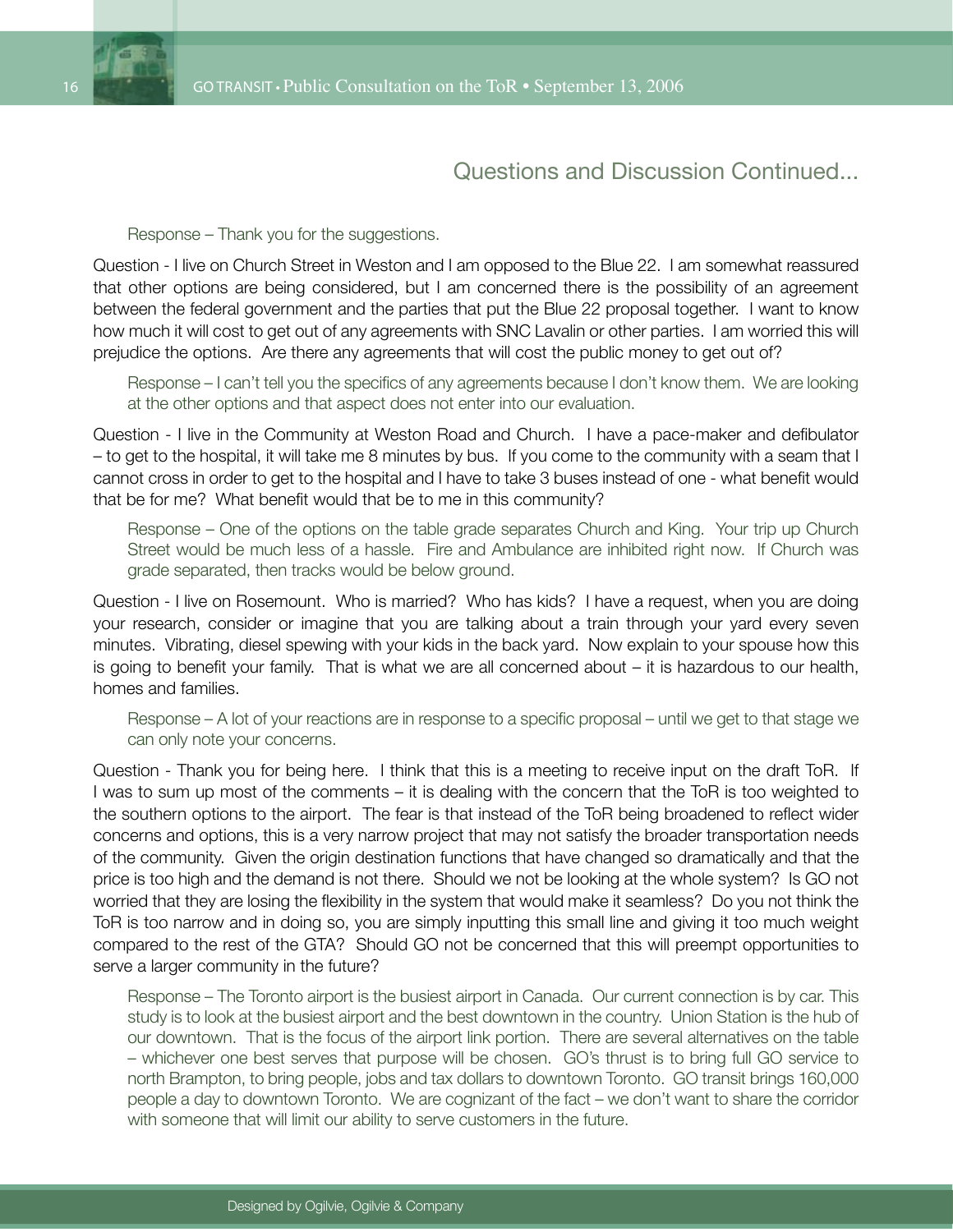

Question - I would like to address the capital cost slide… More than one corridor will be carried forward – I think you are giving us false confidence in the way you are weighting the corridors. The Spadina subway was the alternative to a highway. There is talk of extending the subway to the university and talks that funds may not be available. If you look at the Spadina subway and 407 is Jane – you can hardly use it because it is so busy. Weston Road is packed. Anyone trying to get on the 401 to the airport meets a roadblock. People are not coming from Union Station. The alternatives are looking at Eglinton, which was meant to be a TTC corridor. As an alternative route, the chances of Eglinton as a route are just about nil. At the other end of the Bloor subway, the LRT will expand because there was no money for the subway. It has taken a year for the 400 bridge expansion at Yonge Street and Avenue Road… One of your criteria is to implement a solution in a timely manner. How can this be a viable alternative?

Response – The criticism of the Class EA at the time was that no alternatives were being looked at. Many of these alternatives have been suggested by people criticizing the Blue 22. If there are other alternatives that people want us to look at, we can consider it.

Follow-Up Comment – You better take off the capital cost requirements and timely manner from the ToR.

Question - I would like to ask Dennis and Mike – who hired your companies?

Response – GO Transit hired us. That is the same as any other study. If TTC were looking at something, they would hire firms.

Follow-Up Question – How many times have you been hired by GO Transit before?

Response – Many times, TTC and MTO as well.

Follow-Up Question – I am trying to get a feeling of objectivity. If they keep hiring you, you must be doing what they want.

Response – We are professional engineers. GO hires us to do the study and we make our recommendations – GO may not agree with them.

Question – With respect to the ToR – you mention seamless-ness and timeliness. How does that factor in? Is it reasonable amount of time?

Response – There will be a number of factors. If you look at seamless-ness by itself, it would look at the amount of time taken to take the trip, if you have to change modes etc.

Follow-Up Question – Are you just going to chose the fastest route?

Response – It will be one of the factors.

Follow-Up Question – At the design stage, how will the freight lines be considered? They are not listed as factors now.

Response – We would certainly be speaking with them. When we get into the frequency of trains, we have to take them into consideration as well.

Follow-Up Question – How is it anticipated that the Blue 22 trains will bypass the GO trains on the